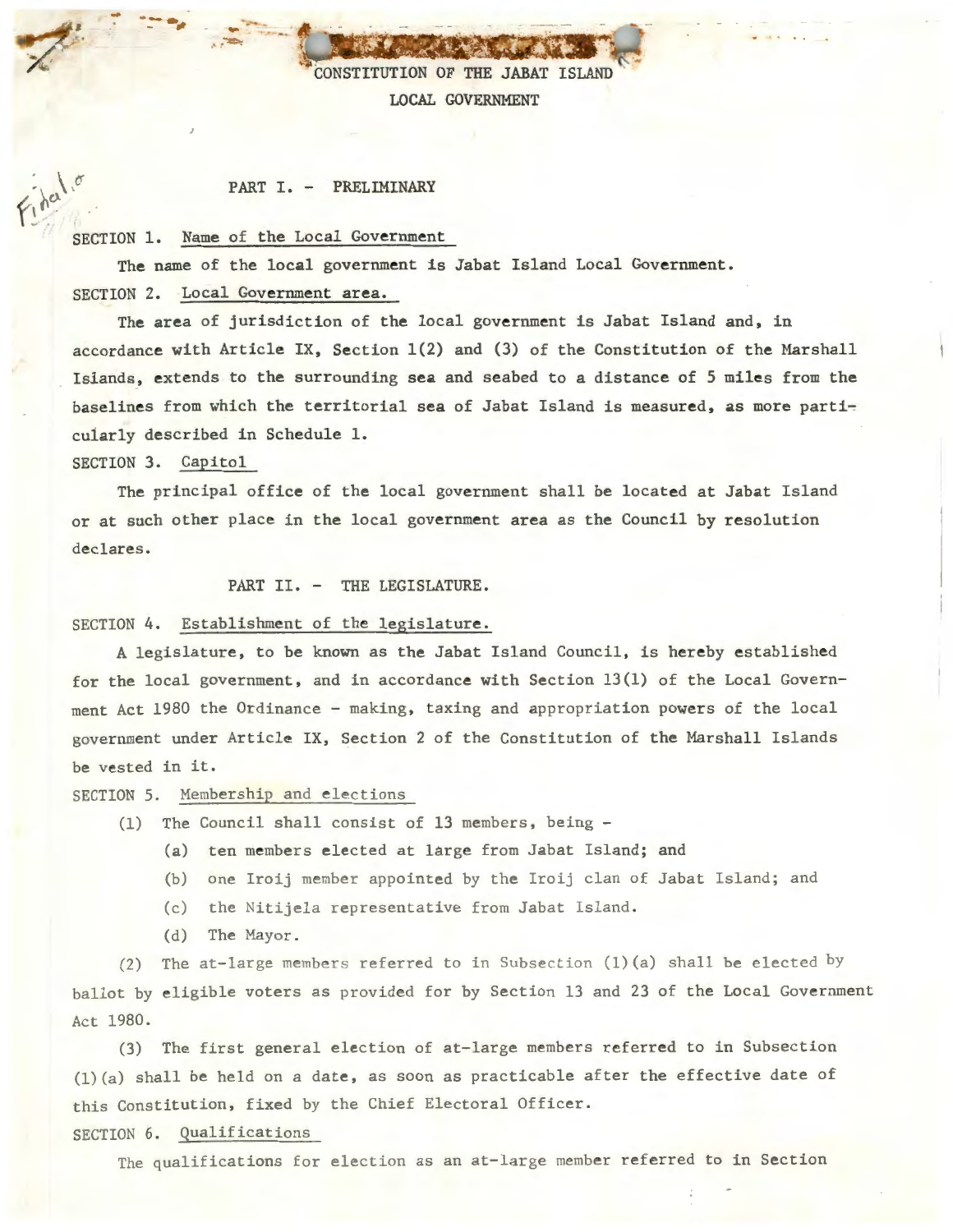

. ,

- (a) be 18 years of age or over; and
- (b) be a citizen of the Marshall Islands; and
- (c) have resided on Jabat Island for one year immediately preceding the election; and
- (d) have land-rights on Jabat Island; and
- (e) not be mentally incompetent; and
- (f) not be under criminal sentence at the time of his election; and
- (g) be a registered voter of Jabat Island.

## SECTION 7. Term of office.

(1) The term of office for at-large members referred to in Section  $5(1)(a)$  is four years; however, the terms shall be staggered such that every two years there will be elections for five seats. In the first election under this Constitution, the five members receiving the highest number of votes shall serve a full four year term. The other five members will serve a term of two years. Thereafter elections for each seat shall be held every four years.

SECTION 8. Casual vacancies.

(1) If the seat of a member of the Council referred to in Section 5(1) becomes vacant otherwise than by the termination of his term of office in accordance with Section 7, the vacancy shall be filled as soon as practicable by a special election. SECTION 9. Meetings.

(1) Meetings of the Council shall be held at least once in every month of the calendar, on such days and at such times as are fixed by the council, by resolvemon, or in default by the Mayor, by notice in accordance with the Rules of Procedure of the Council.

(2) The Chief Electoral Officer shall, as soon as practicable after the declaration of the results of the first general election to the Council, by notice to all members call a meeting of the Council.

(3) The Mayor may at any time, and shall as soon as practicable after receipt of a petition of a majority of the members of the Council, stating the business to be dealt with, call a meeting of the Council, by notice in accordance with the Rules of Procedure of the council stating the business to be dealt with.

(4) A special meeting shall deal only with the subjects stated in the notice calling the meeting.

(5) Meetings of the Counc il shall be held in public.

(6) The quorum for a meet ing of the Council is a majority of the total number of the membership of the Council .

(7) The Mayor shall preside at all meetings of the Council at which he is present. and, subject to Section 17 and to the Rules of Procedure of the Council, during his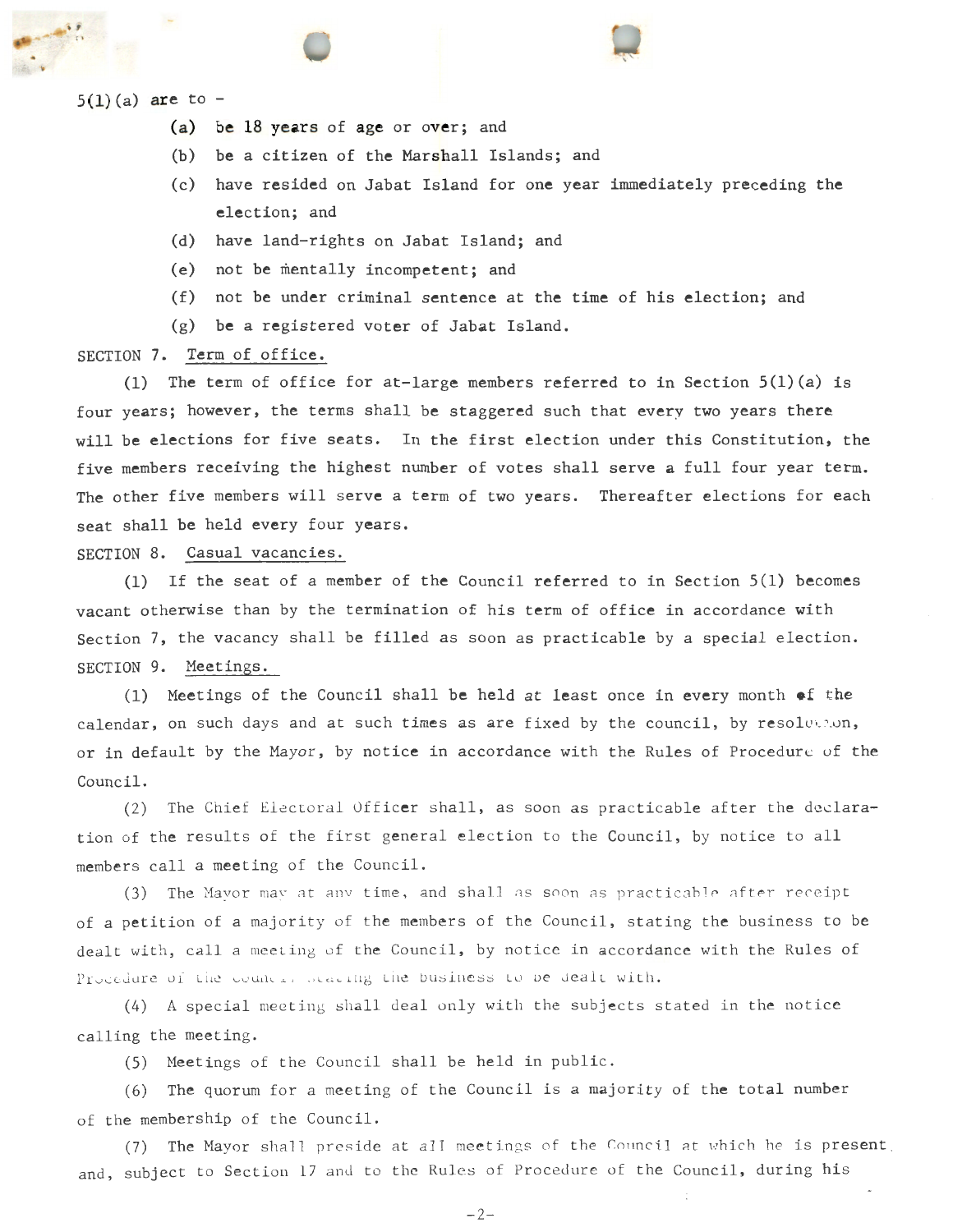absence or during a vacancy in his office a member elected by the members present shall preside.

(8) Except as otherwise provided by the Local Government Act 1980, all questions before a meeting of the Council shall be determined in accordance with the majority of the votes of the members present and voting, but not question shall be decided on an evenly divided vote.

SECTION 10. Procedures.

. , °'

(1) The Council shall keep and publish a journal of its proceedings.

(2) The Council shall make Rules of Procedure, not inconsistent with this Constitution, any Central Government law or any Ordinance of the local government, for the regulation and orderly conduct of its proceedings and the dispatch of its official business.

(3) Subject to this Constitution, any Central Government law or any Ordinance of the local government, the Council may regulate its own proceedings. SECTION 11. Committees.

The Council may establish standing and other committees to deal with any matter that can in its opinion more properly or more conveniently be dealt with by a committee.

PART III. - THE HEAD OF THE LOCAL GOVERNMENT

SECTION 12. Office of the head of the local government.

An office of the head of the Jabat Local Government, who shall be known as the Mayor, is hereby established for the local government.

## SECTION 13. Qualification

Qualification for the Mayor are as follows:

- (1) be 25 years of age or over; and
- (2) be a citizen of the Marshall Islands; and
- (3) have resided on Jabat Island for one year immediately preceding the election; and
- (4) have land rights on Jabat Island; and
- (5) not be mentally incompetent; and
- (6) not be under criminal sentence at the time of his election; and
- (7) be a registered voter of Jabat Island.

# SECTION 14. Election

(1) The Mayor shall be elected by the eligible voters of Jabat Island.

(2) The first election for the Mayor shall be held with the general election for Council Members as provided for by Section 5(3) and the next election shall be held as prior as practicable after the fourth anniversary of the previous election for Mayor and Council Members.

(3) The term of office of the Mayor shall be 4 years and shall commence with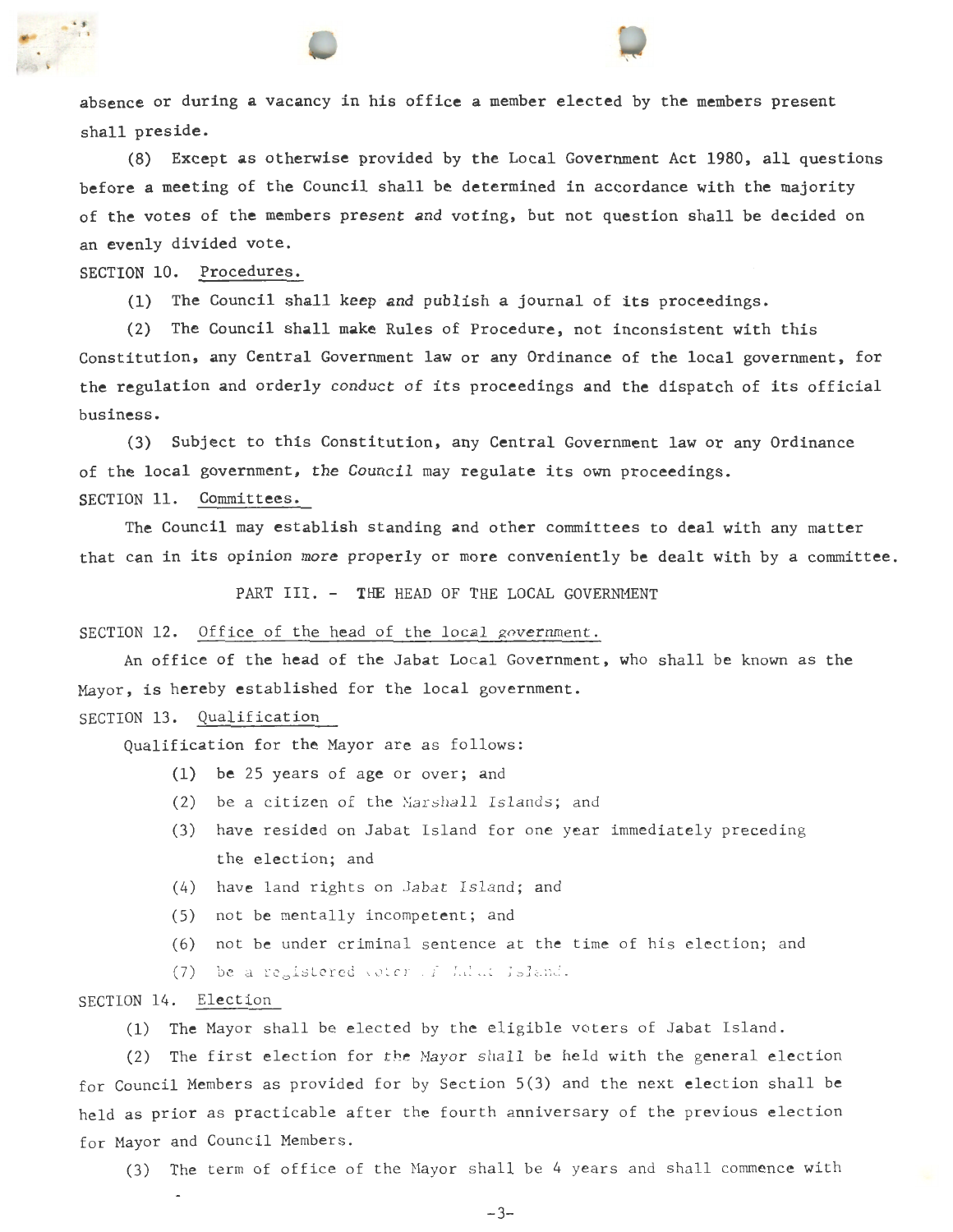the announcement of his election and terminate at the time of election for a new Mayor. SECTION 15. Vacation of Office.

- (1) The office of the Mayor becomes vacant if, and only if
	- (a) his term of office terminate in accordance with Section 14(3); or

 $\frac{1}{2}$ 

- (b) he ceases to posses the qualifications he was required to have under Section 13; or
- (c) he dies; or

..

- (d) he resigns his seat by notice in writing to the local government; or
- (e) the Council may dismiss him by a 2/3 vote of the total membership of the Council.

(2) If the office of the Mayor becomes vacant for any reason other than the termination of his office in accordance with Section 14(3), this vacancy shall be filled as soon as possible by a special election.

SECTION 16. Acting Head of the Local Government

(1) In the event of the absence or incapacity of the Mayor, his functions shall be performed by a member of the Executive Committee appointed by him or, in default, the Executive Committee.

(2) For the purpose of the performance of any function of the Mayor that a member of the Executive Committee is authorized to perform by virtue of Subsection (1), the member shall be deemed to be the Mayor, and any reference in any law or in the Rules of Procedure of the Council to the Mayor shall be read as including a reference to that member accordingly.

## SECTION 17. Functions of the head of the Local Govermment.

The Mayor has such powers, functions, duties and responsibilities as are conferred or imposed on him by this Constitution, an Ordinance of the local government, any Central Government law or the Rules of Procedure of the local government .

PART IV. - THE EXECUTIVE

# SEC110N 18. Establishment of the executive

(1) An executive committee of the local government, to be known as the Executive Committee of the Jabat Island Council, is hereby established, which shall, in accordance with Section 14(1) of the Local Government Act 1980, be the principal Executive arm of the local government.

(2) The Executive Committee is collectively responsible to the Council for the executive government of the local government area, and for the performance of the functions of the Executive Committee and the members of the Executive Committee under this Constitution, any Ordinance of the local government or a Central Government law. SECTION 19. Composition

- (1) The Executive Committee shall consist of -
	- $(a)$  the Mayor: and  $\sqrt{a}$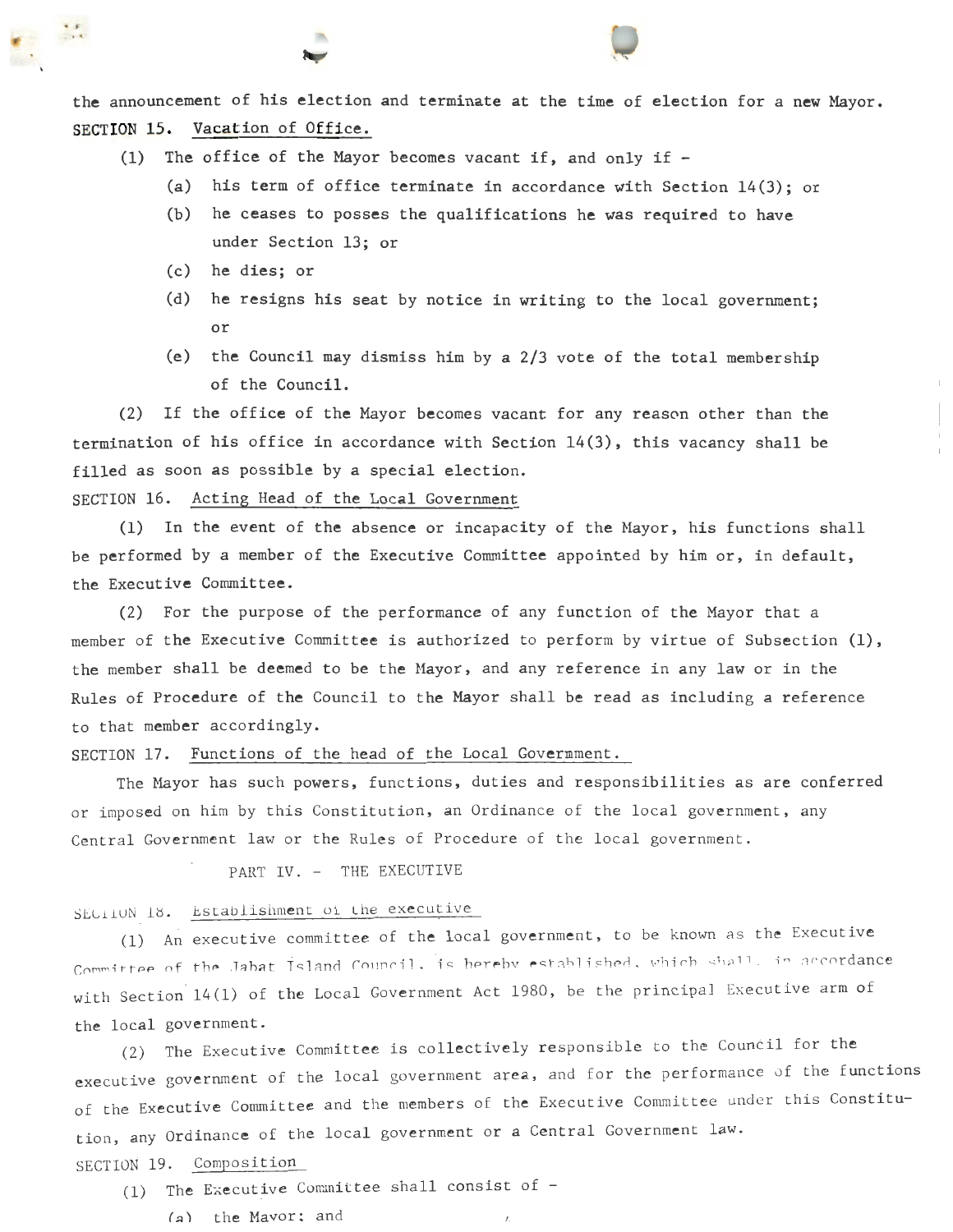- (b) the Iroij member referred to in Section S(l)(b); and
- (c) the Nitijela representative as referred to in Section  $5(1)(c)$ ; and
- (d) two members of the Council appointed by the Mayor and approved by the Council.

(2) The quorum for a meeting of the Executive Committee is three.

## SECTION 20. Vacation of office.

. '

- (1) The office of the Mayor becomes vacant in accordance with Section 16.
- (2) The office of an Executive Member becomes vacant if, and only if
	- (a) his seat in the Council becomes vacant under Section 8; or
	- (b) the office of the Mayor becomes vacant under Section 16; or
	- (c) he is dismissed from office under Subsection (3); or
	- (d) he resign his office by notice in writing to the Mayor.

(3) The Mayor may at any time, with or without cause, dismiss an Executive Member referred to in Section  $19(1)(d)$  from office.

(4) If the office of the Mayor becomes vacant otherwise than by reason of his dismissal under Section 15(2), the Executive Members shall continue to perform their functions (including the function of appointing under Section 16 a member of the Executive Committee to perform the functions of the Mayor).

(5) If the office of an Executive becomes vacant by reason of the termination of the term of his office as a member of the Council under Section 7, he may continue to perform the functions of an Executive Member until a new Mayor is elected, but unless he becomes again a member of the Council he shall not vote or take part in its deliberations.

SECTION 21. Acting appointments.

may : In the event of the absence or incapacity of an Executive Member, the Mayor

- (a) appoint another Executive Member to perform some or all of his functions; or
- (b) appoint a member of the Council ot act as an Executive member, or both, during the absence or incapacity.

SECTION 22. Allocation of responsibilities to Executive Members.

(1) Subject to this constitution, any Ordinance of the Jabat council or any Central Government law, the Mayor may from time to time allocate to an Executive Member responsibility for matters within the competence of the Executive Committee (including the responsibility for the administation of Ordinances of the local government) .

(2) The Mayor is responsible for any matter of responsibility for which is not for the time being allocated under Subsection (1).

(3) Nothing in this section affects the collective responsibility of the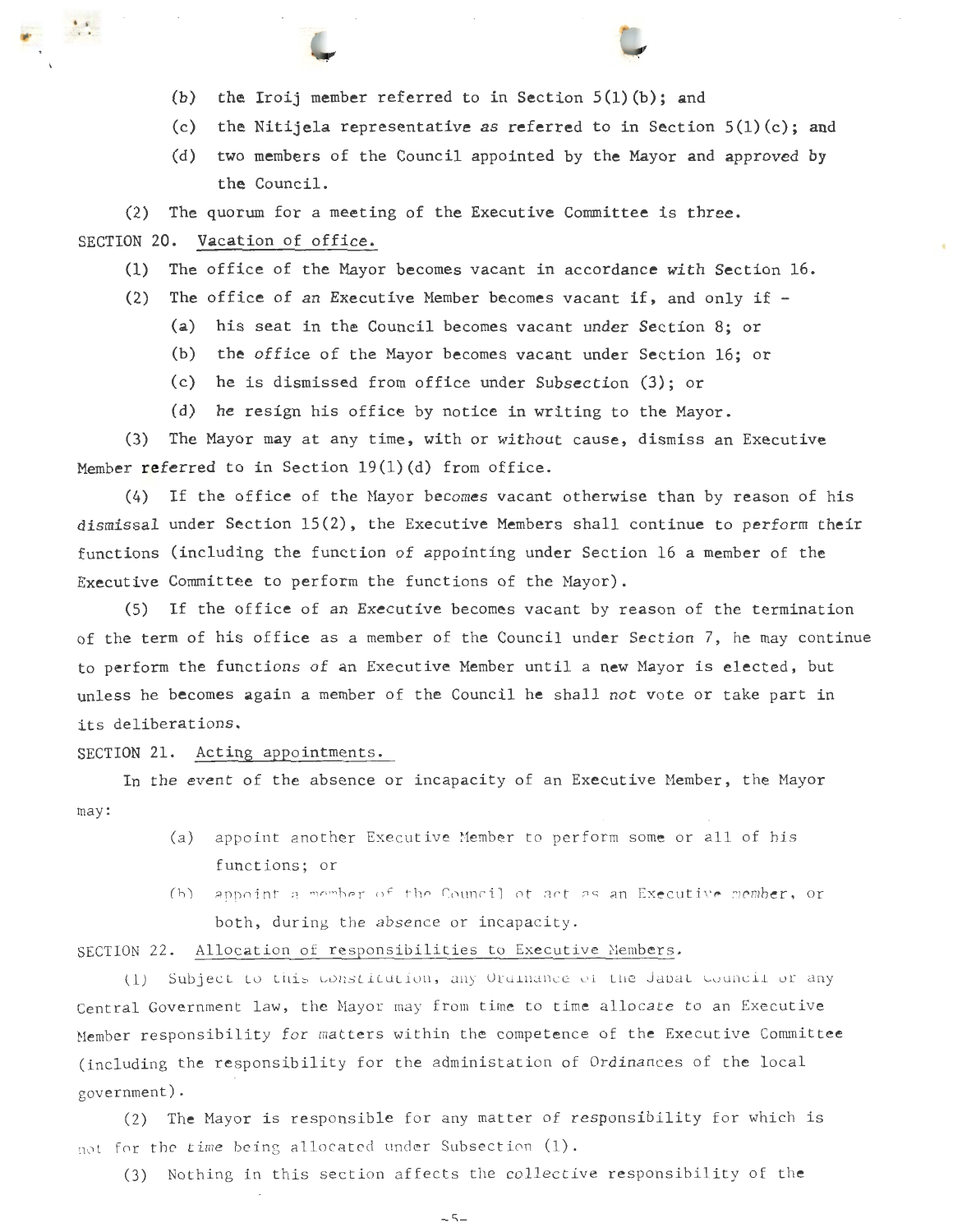# \ Executive Committee under St .ion 18(2)

. ' ..



## SECTION 23. Functions of the Executive Committee

The Executive Committee has such powers, functions, duties and responsibilities as are conferred or imposed on it by this Constitution, an Ordinance of the local government or a Central Governemnt law.

SECTION 24. Advice to the Council, etc., of certain matters.

(1) The Mayor shall promptly notify the Council and the Minister of the Government of the Marshall Islands responsible for local government matters of -

- (a) the appointment, dismissal or resignation of a member of the Executive Committee; or
- (b) the appointment, or the termination of the appointment of a member of the Council to act as an Executive Member under Section  $21(b)$ ; or
- (c) the appointment by him of a member of the Executive Committee to perform the functions of the Mayor under Section 16(1); or
- (d) the allocation under Section 22(1) of responsibilities to Executive Members and the appointment under Section 2l(a) of an Executive Member to perform functions of another Executive Member.

(2) The Executive Committee shall promptly nofity the Council and the Minister of the Government of the Marshall Islands responsible for local government matters of the appointment by it of a member of the Executive Committee to perform the function of the Mayor under Section 16(1).

(3) The Clerk of the local government shall promptly notify the Council and Minister of the Government of the Marshall Islands responsible for local government matters of the resignation of the Mayor under Section  $15(1)(c)$ , or of a dismissal of the Mayor under Section 15(2).

#### PART V. - FINANCE

#### SECTION 25. Control of revenue and expenditure.

(1) No taxes shall be imposed and no other revenue shall be raised, and no money of the local government shall be expended, unless authorized by law.

(2) Subsection (1) does not apply to the acceptance of grants (other chan loans) from the Government of the Marshall Islands, nor to expenditure from such grants for the purpose for which, and subject to the conditions on which, they are made.

(3) All money received by the local government shall, unless otherwise authorized by Ordinance of the local government or by or under Local Government Financial Memoranda issued under Section 41(2) of the Local Government Act 1980, be paid into a fund or account established in accordance with such an Ordinance or the Financial Memoranda. SECTION 26. Financial responsibility of the Executive Committee.

(1) It is the responsibility of the Executive Committee to make proposals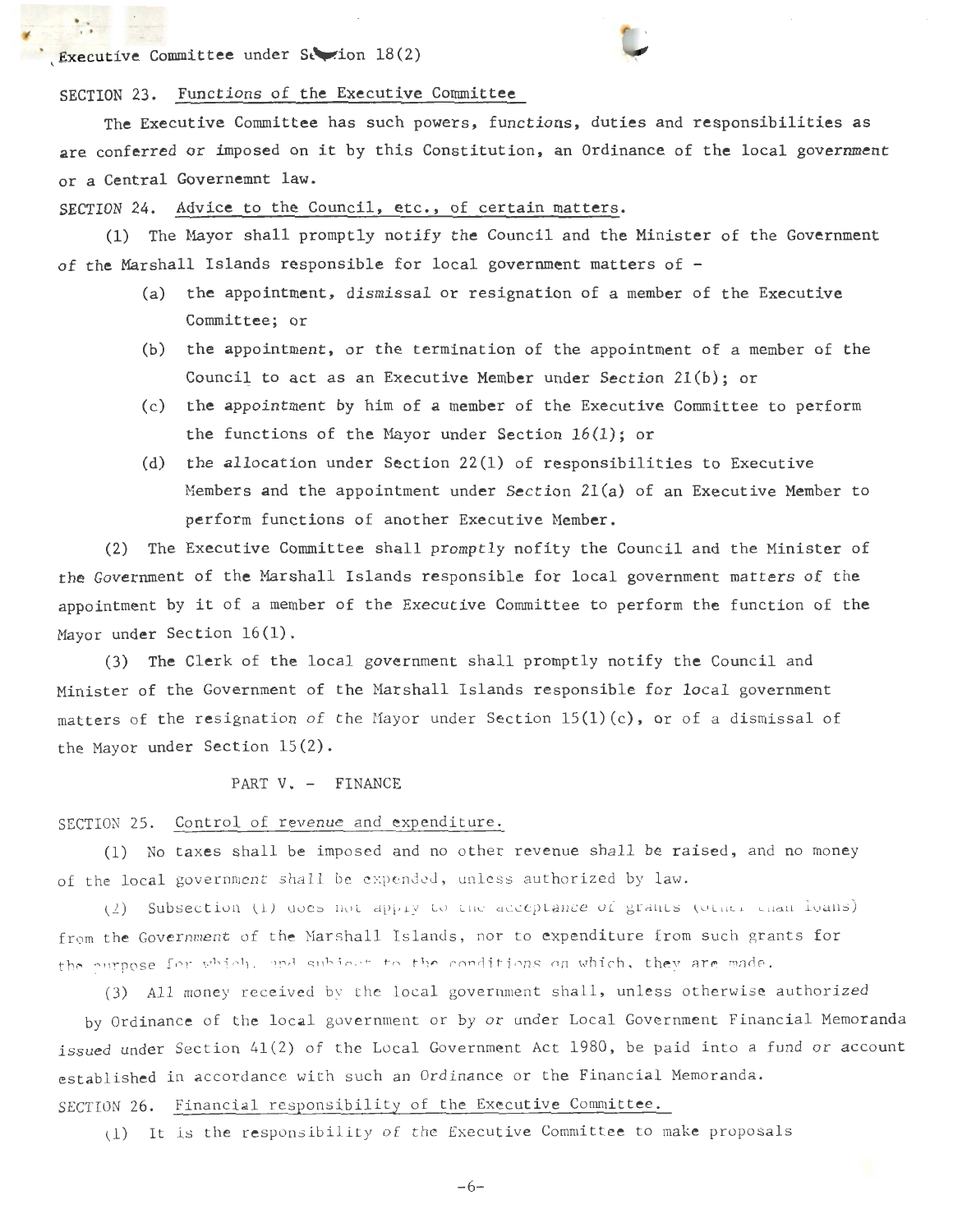to the Council on all matters relating to the budget, and in particular the Executive Committee shall make recommendations to the Council for the raising of taxes and other revenues, and for the expenditure of money of the local government.

(2) The Executive Committee is accountable to the Council for all expenditure of money of the local government and for relating such expenditure to appropriations made by the Council or to other authority conferred by this Constitution, an ordinance of the local government or a Central Government law.

(3) Except on the recommendation or with the consent of the Executive Committee, signified by or on behalf of the Mayor, the Council shall not make or approve any Ordinance or other proceeding introduced by a member other than the Mayor or an Executive member if the Ordinance or proceeding would, in the 9pinion of the member of the Council presiding -

- (a) dispose of or charge any of the revenues of the local government; or
- (b) revoke or alter (otherwise than by way of reduction) any such disposition or charge; or
- (c) impose, alter or abolish any tax, rate, due, fee or fine.

## SECTION 27. Budgets and appropriations.

(1) The Executive Committee shall cause to be introduced into the Council in respect of each financial year -

(a) a set of budget estimates of revenue and expenditure; and

(b) an Appropriation Ordinance to make appropriations for expenditure,

and may introduce additional supplementary estimates and Supplementary Appropriation Ordinances.

(2) Subject to any Local Government Administrative Memoranda issued under Section 4l(l)(a) of the Local Government Act 1980 in relation to the format of Ordinances and to any Local Government Financial Memoranda issued under Section 41(2) of that Act, Appropriation Ordinances and Supplementary Appropriation Ordinances shall follow the general form of Central Government Appropriation Bills and Supplementary Appropriation Bills under Article VIII, Section 6 and 8 of the Constitution of the Marshall Islands.

(3) Subject to any Local Government Financial Memoranda issued under Section 41(2) of the Local Government Act 1980, an Ordinance of the local government may make provision, in accordance with the principles of Article VIII, Section 7 and 9 of the Constitution of the Marshall Islands, for anticipated and re-programmed expenditure and a Contingencies Fund .

(4) Nothing in this section prevents appropriations for specific purposes being included in an Ordinance of the local government other than an Appropriation Ordinance or a Supplementary Appropriation Ordinance .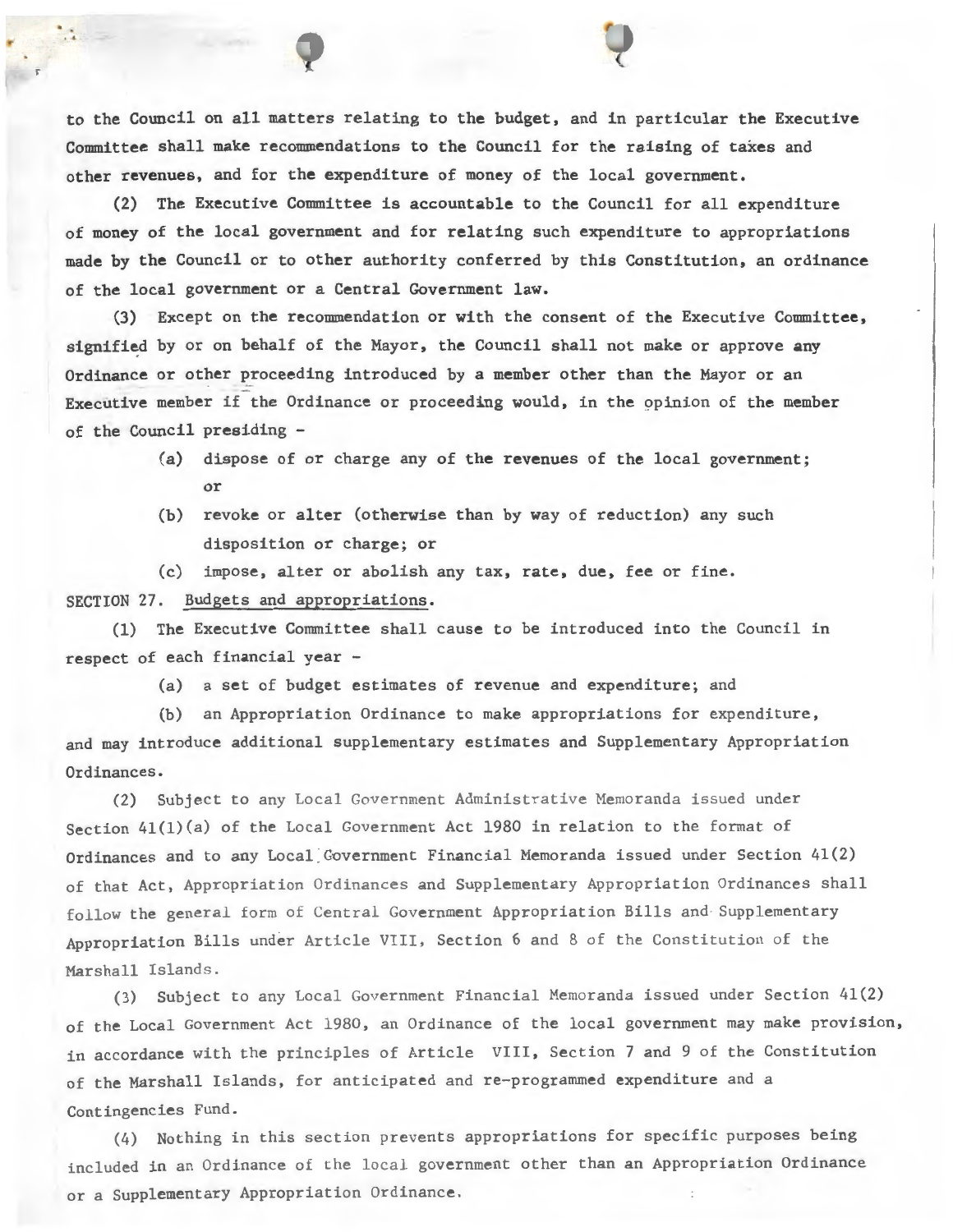(5) Appropriations lapse at the end of the financial year to which they respectively relate, unless, in relation to any particular head of appropriation, an Ordinance of the local government provides otherwise.

SECTION 28. Loans

 $\ddot{\phantom{a}}$ 

The Local Government shall not accept loans, grant charges against its future revenue, or incur indebtedness chargeable to future revenue otherwise than in accordance with Section 50 of the Local Government Act 1980.

#### SECTION 29. Accounts

(1) The Executive Committee shall cause to be kept full and proper accounts and records of revenue and expenditure of the local government, assests of or under the control of the local government and liabilities of the local government.

- (2) The accounts and records shall comply with
	- (a) any Local Government Financial Memoranda issued under Section 41(2) of the Local Government Act 1980; and
	- (b) subject to such memoranda, any directions of the Auditor-General; and
	- (c) subject to such memoranda and directions, any Ordinance of the local government.

(3) The Executive Committee shall, as soon as practicable after the end of a financial year, lay before the Council accounts relating to all revenues and expenditures of the local government for that financial year, together with any report of the audit of the accounts under Section 32 .

#### SECTION 30. Audit

(1) In addition to the audit provided for by Section 35 of the Local Government Act 1980, the Auditor-General or a person authorized by him may at any time audit the accounts and records of the local government, and any accounts laid or to be laid before the Council under Section  $30(3)$ .

(2) The Auditor-General or authorized person shall report to the Council and to the Minister of the Government of the Marshall Islands responsible for local government matters on the audit and shall, in his report, draw attention to any irregularities in the accounts and records, or in the accounts, as the case may be.

(3) For the purpose of an audit under subsection  $(1)$ , the Auditor General or authorized person has the powers and rights referred to in Article VIII, Section 15 of the Constitution of the Marshall Islands.

## SECTION 31. Financial

Subject to this Constitution, all persons concerned with the financial administration of the local government shall comply with any Local Government Financial Memoranda issued under Section  $41(2)$  of the Local Government Act 1980.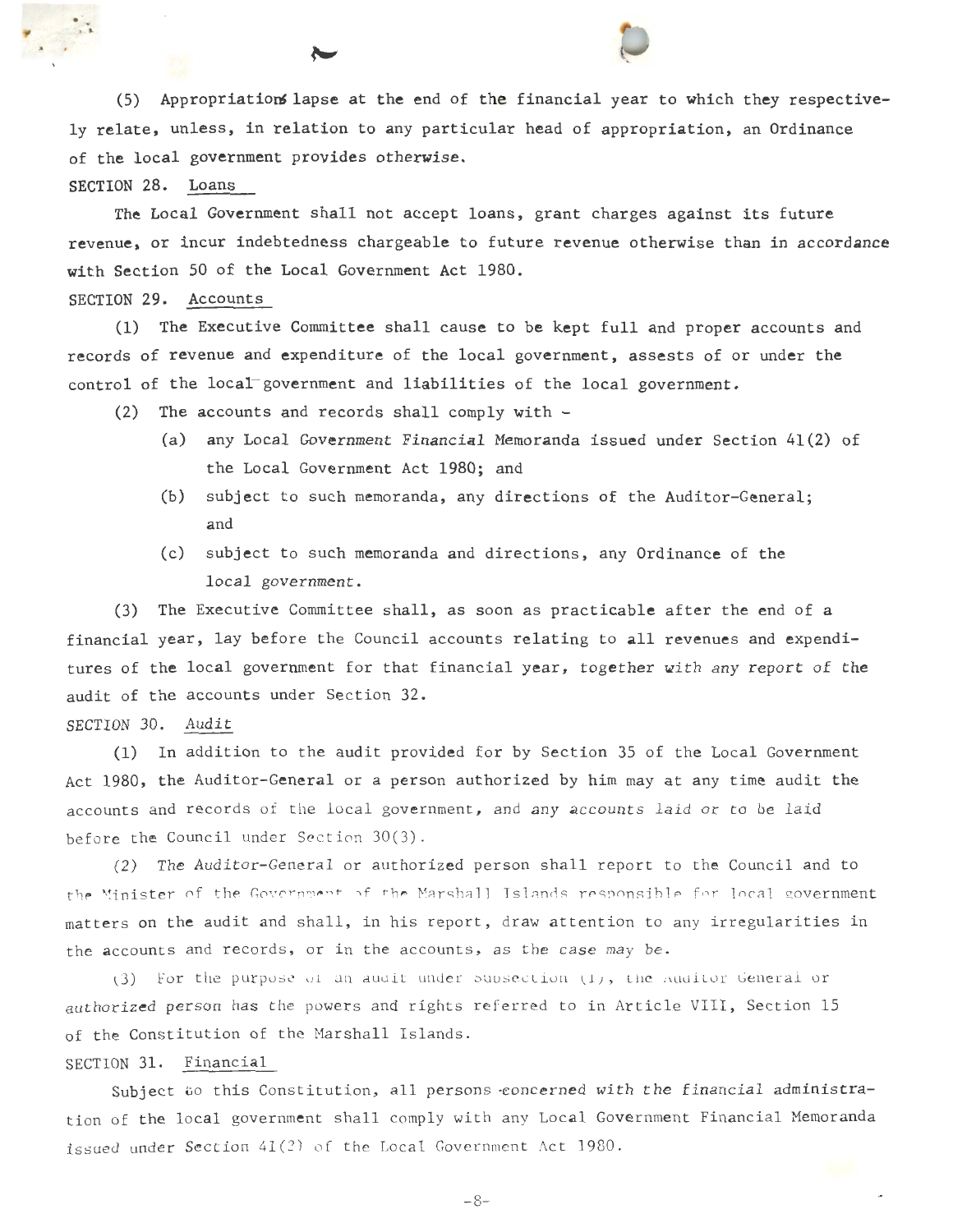#### PART VI. - STAFF

#### SECTION 32. Employment of staff

.. .  $\ddot{\cdot}$ 

> $(1)$  The Mayor, on behalf of the local government, may appoint a Clerk of the local government, and such other officers and employees as he considers necessary for the effective pperation of the local government.

> (2) The local government is the employer of the Clerk and the other officers and employees.

(3) The terms and conditions of appointment and employment of the Clerk and the other officers and employees shall be determined by or under an Ordinance of the local government, and in the absence of such an Ordinance are, with the necessary modifications, those of members of the Public Service holding equivalent positions, for which purpose any reference in any Central government law to -

- (a) the Chief Secretary or a department head-shall be read as a reference to the Clerk; or
- (b) the Public Service Commission shall be read as reference to the Executive Committee.

## SECTION 33. Seconded, etc., public servants.

Subject to any arrangement made under Section 16(3) of the Local Government Act 1980, and to anything to the contrary in any Ordinance of the local government, a member of the Public Service who is seconded to the local government ia accordance with that section, or whose services are made available to the local government in accordance with that section, shall be deemed to be an officer of the local government for the purposes of any Ordinance of the local government other than an Ordinance prescribing terms and conditions of employment by the local government.

PART VII - AMENDMENT OF THE CONSTITUTION

# SECTION 34. Method of amendment.

(1) This Constitution may be amended by Ordinance of the local government ap  $|r|$   $ved$  on two occasion  $h$   $v$   $n$   $\neg$   $e$   $h$   $i$   $\neg$   $h$   $i$   $\neg$   $f$   $\neg$   $f$   $\neg$   $f$   $\neg$   $f$  $\cdots$   $\cdots$ provided that -

- (a) not less than 30 days, or such shorter period as is approved in any pecial reason, by the Minister of the Government of the Marshall Islands responsible for local government matters, has elapsed between the first and second such occasion; and
- (b) before the second such occasion the Mayor has requested from that Minister and presented to the Council a report by the Attorney-General if received on the validity of the amendment.

(2) If the Minister of the Government of the Marshall Islands responsible for local government matters for ommends the local government amendments to this

 $-9-$